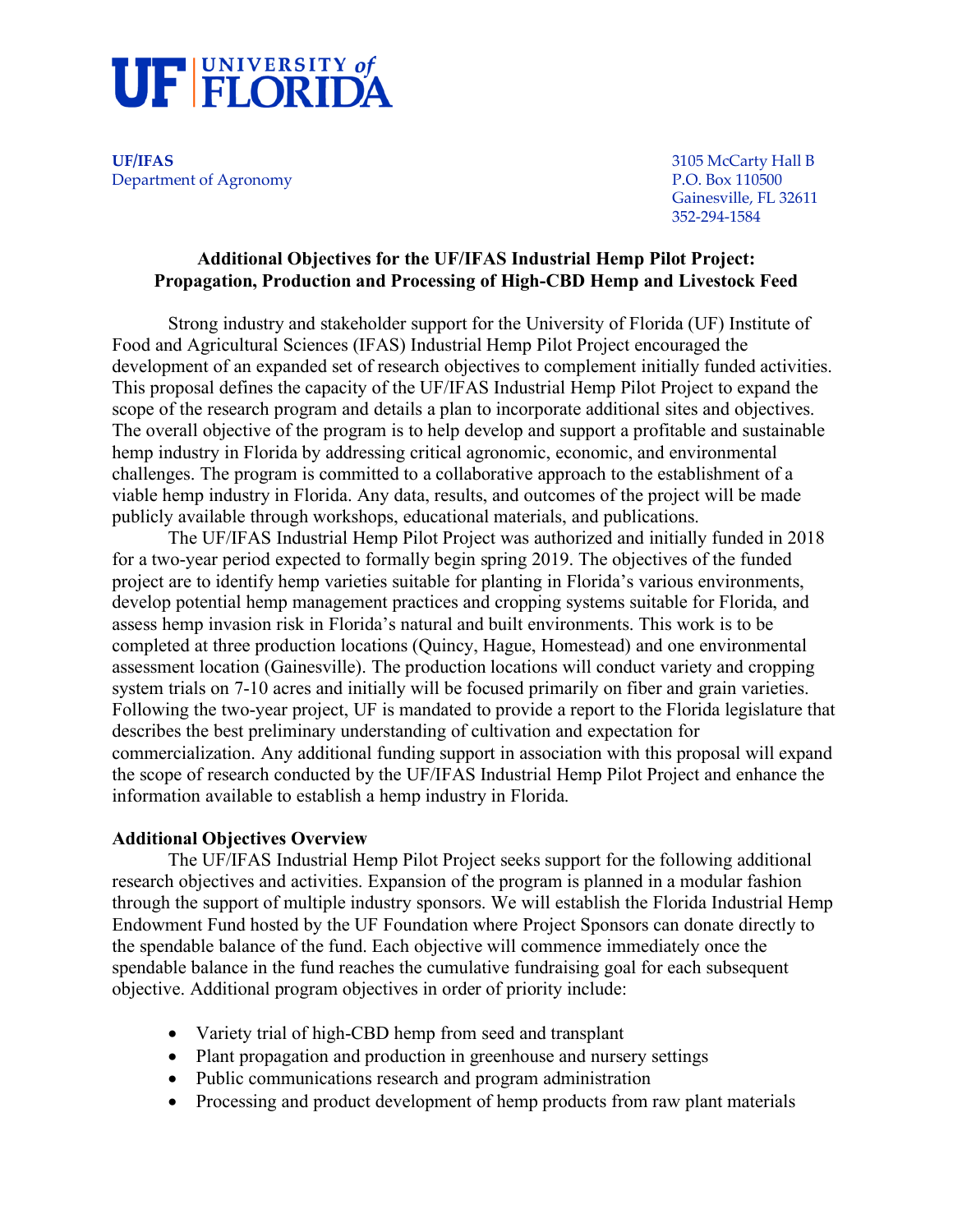# UP | UNIVERSITY of<br>
HIORIDA Additional Objectives for the Industrial Hemp Pilot Project

- Expansion of variety trial and cropping system assessment to additional sites
- Efficacy testing of hemp production and processing for animal feed

## **Variety Trial of High-CBD Hemp from Seed and Transplant**

| Location:         | All production sites |
|-------------------|----------------------|
| Fundraising goal: | \$250,000            |

The extraction and isolation of CBD from industrial hemp is a leading motivation for the production and processing of hemp in Florida. High-CBD varieties were not included in the original plan for the UF Industrial Hemp Pilot Project with the exception of Otto II and BaOx from seed. High-CBD varieties were not included because of concerns for cost, verifiable access, and transportation. In response to the overwhelming motivation from the industry, trialing additional high-CBD varieties and cropping systems is first priority for expanding our work.

We will identify sources for high-CBD seed and plant materials in the US. Sources must be committed to donating their materials to the program or to cooperating with our research goals. The access to high-CBD varieties is easier to establish through a Material Transfer Agreement as opposed to a purchase of plant material. We acknowledge that some payment for plant material may be necessary. We will arrange clear guidelines for all sources regarding material use, IP and transportation. High-CBD seeds and plants acquired will be distributed evenly among the production sites and included in a variety trial specifically designed for high-CBD plant material. Site coordinators may include a high-CBD cropping system at their location for investigation of techniques and technologies to optimize the quality and quantity of floral material for CBD extraction. Estimated costs include variety purchasing and licensing, freight and program transportation, and genetic sequencing and phenotyping of varieties.

### **Plant Propagation and Production in Greenhouse and Nursery Settings**

| Location:         | Apopka, Gainesville, and production sites |
|-------------------|-------------------------------------------|
| Fundraising goal: | \$750,000                                 |

The successful propagation of clonal high-CBD plant material is critical to the overall quality and economic returns of high-CBD hemp cropping systems. An understanding of the substrate, nutrient, water, and light requirements must be demonstrated for Florida with clear opportunities for optimization and innovation of techniques and technologies. Greenhouse and nursery facilities may also be effective in the production of hemp floral materials for CBD extraction. Indoor production requires similar understanding of the management and maintenance of the plant growth and production as determined by substrate, nutrient, water, and light requirements.

We will study the propagation of high-CBD plant material with two methods at the Mid-Florida Research and Education Center (MREC, Apopka): rooted cuttings in vermiculite and perlite substrates with various combinations of rooting hormones, and tissue culture in various growth media. Propagation for practical purposes will be completed at multiple locations to establish rooted cuttings for transplanting at the outdoor production sites. Indoor production systems and economics will be investigated at MREC including trials for substrate, fertilization,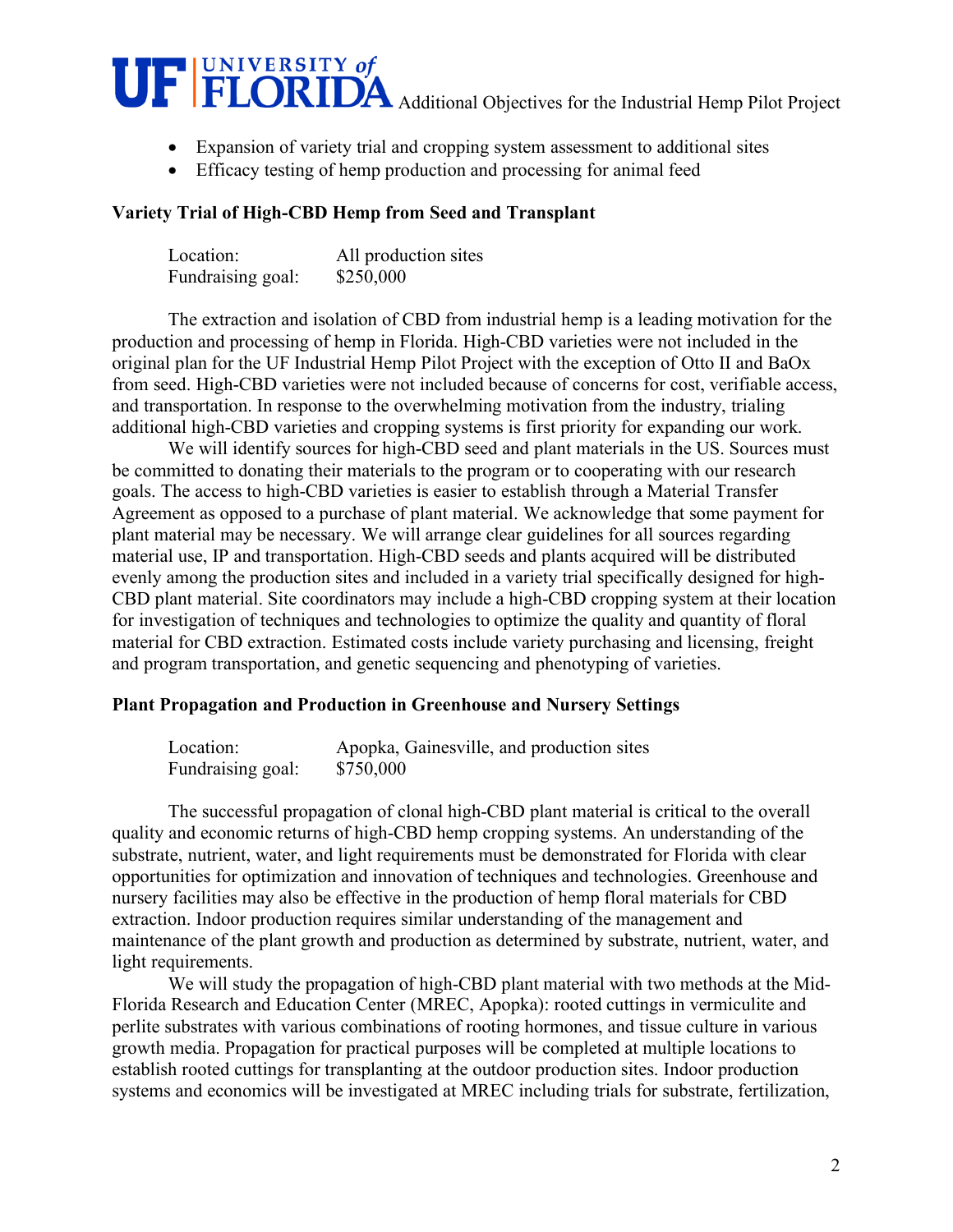# UF |UNIVERSITY of<br>
HIORIDA Additional Objectives for the Industrial Hemp Pilot Project

day length control, CO2 and light wavelength enrichment. This objective will also include an investigation of basic plant physiology including stress response to variable light and water conditions. Estimated cost includes personnel, travel and transportation, establishment of propagation infrastructure, and indoor production facilities equipment, materials and supplies.

# **Public Communications Research and Program Administration**

| Location:         | State-wide |
|-------------------|------------|
| Fundraising goal: | \$250,000  |

Effective communication with stakeholders and the public is critical to the community and industry development for hemp in Florida. A clear understanding of the public perception of industrial hemp and the process necessary to commercialize the industry will guide an effective communication strategy. A dedicated communications specialist is also necessary to correspond effectively with stakeholders and the public on behalf of the UF/IFAS Industrial Hemp Pilot Project. In addition, the UF/IFAS Center for Public Issues Education in Agriculture and Natural Resources (PIE Center) will conduct research on public and industry members' knowledge and perceptions related to industrial hemp in Florida. This work will assist in the development of research outcomes and extension programming that effectively delivers the research outcomes and information.

The PIE Center will establish a public perception survey, moderate a series of public perception focus groups, moderate a series of industry member focus groups, and make a report of the array of perceptions related to industrial hemp in Florida. The PIE Center will also prepare a summary of their findings through issue guides that use simple visual representations to communicate key messages. Estimated cost includes personnel, travel, survey preparation and facilitation, focus group facilitation, and educational materials preparation and production.

### **Processing and product development of hemp products from raw plant materials**

| Location:         | UF-Private Partners incubator and research facility |
|-------------------|-----------------------------------------------------|
| Fundraising goal: | \$1,500,000                                         |

Processing and product development are critical for the establishment of a viable hemp industry. Farmers rely on the processing industry to purchase the raw plant materials they produce and to develop hemp products for sale. Raw plant material from the production trials will be provided to the processing facility for quality testing and product development. Processing trials will be conducted for the diversity of hemp products from fiber, grain, and plant extracts.

This objective will be executed at a conveniently located neutral research facility cohabitated by university and industry partners. The estimated cost includes the lease of the processing facility, purchase of equipment and consumables, and the hiring of administrative and research personnel to organize research activities and conduct quality control and economic assessments.